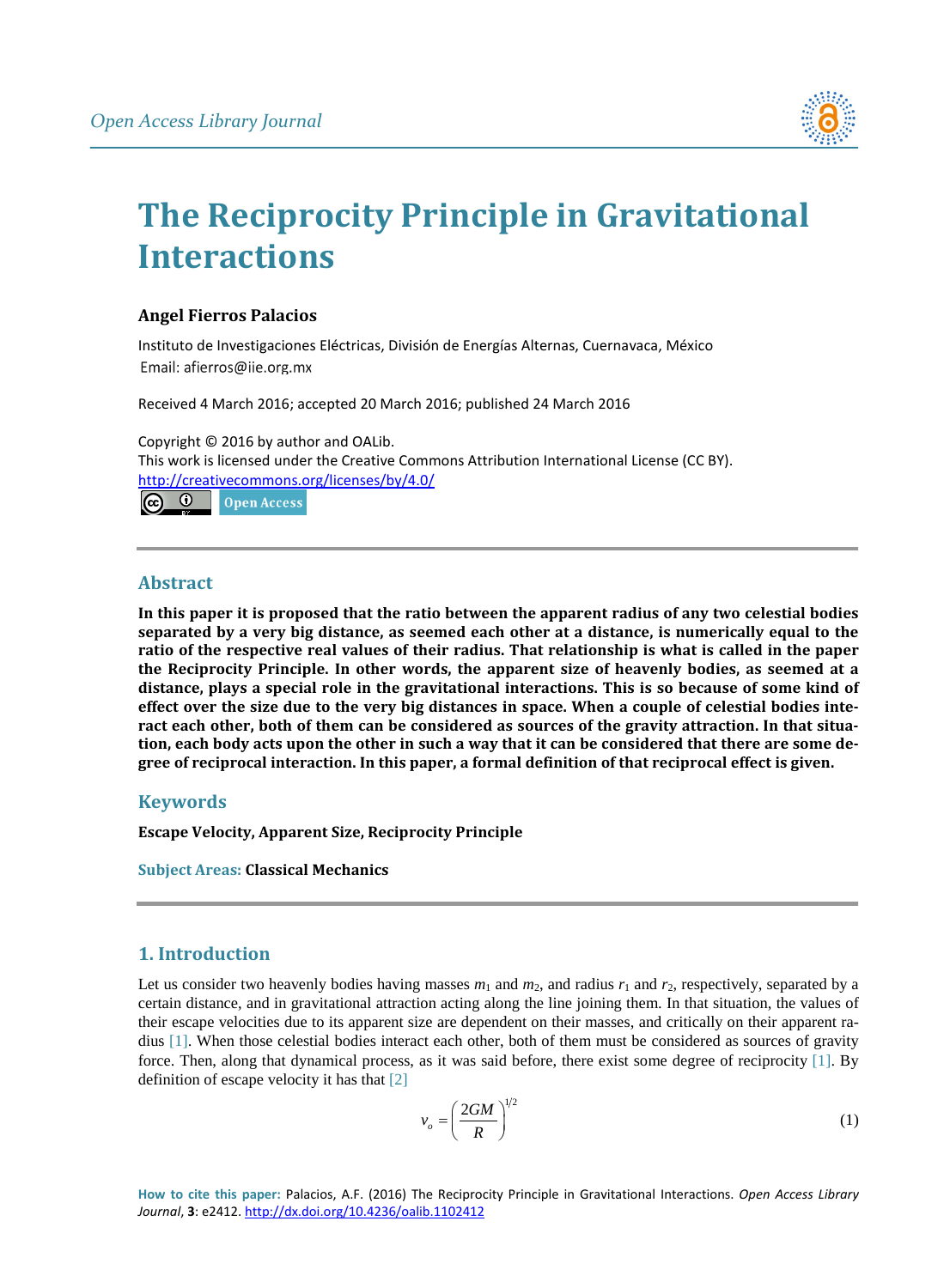where *G* is the *Gravitational Constant*, *M* the mass of the source of the gravity force, and *R* its radius [\[1\].](#page-3-0)

#### **2. The Reciprocity Principle**

When the heavenly bodies before mentioned, are in gravitational interaction, it is easy to see that from Equation (1) the following relationship can be obtained

$$
\left(\frac{v_1'}{v_2'}\right)^2 = \left(\frac{m_1}{m_2}\right) \cdot \left(\frac{r_2'}{r_1'}\right) \tag{2}
$$

where the r' are the apparent radius of the bodies.

Let's consider one of the bodies as the source of the gravity attraction; and be that body the one marked with the index 2. Its mass is  $m_2$ , and its apparent radius is  $r'_2$ . So that, the equation (1) takes the following for[m \[1\].](#page-3-0)

$$
v_2' = \left(\frac{2Gm_2}{r_2'}\right)^{1/2} \tag{3}
$$

In order to obtain  $r'_2$ , and also  $v'_2$  it can be use the following procedure. It is well known from *Optics* that the ratio of the image size  $q$ , to the object size  $p$  is the *Magnification A*, that is to say

$$
A = \frac{q}{p} \tag{4}
$$

To obtain the apparent size of that body, it can be used some optical astronomical instrument that has a magnification *A*; in order to get the apparent image, and also the apparent size, given by the following formula

$$
p = \frac{q}{A} \tag{5}
$$

Given that *A* is a number,  $r'_2$  is equal to  $p/2$ . To calculate  $v'_2$  is enough to introduce into Equation (2) the result obtained. However, in that equation it has the unknown quantity  $r'_1$ . In order to known its value, it is proposed that:

*The ratio between the apparent radius*  $r'_{i}/r'_{i}$  *keep the same proportion among them as the ratio of the respectives real values of their radius*; that is to say

$$
\frac{r_2'}{r_1'} = \frac{r_2}{r_1}
$$
 (6)

where  $r_1$  and  $r_2$  are the values of the real radius. The proposition before given is the *Reciprocity Principle*.

#### **3. The Sun-Earth System**

As an illustrative example, let's consider the case of the gravitational interaction between the Sun and our planet. Therefore, Equation (2) becomes

 $12$ 

$$
\left(\frac{v'_T}{v'_\odot}\right)^2 = \left(\frac{M_T}{M_\odot}\right) \cdot \left(\frac{R'_\odot}{R'_T}\right) \tag{7}
$$

Then, it has that

$$
\frac{v'_T}{v'_\odot} = \left[ \left( \frac{M_T}{M_\odot} \right) \left( \frac{R_\odot}{R_T} \right) \right]^{1/2} \tag{8}
$$

according to relationship (6).

Taking into account the values that appears in the Appendix, it is obtained that

$$
\frac{M_T}{M_{\odot}} = 2.82 \times 10^{-6}
$$
\n(9)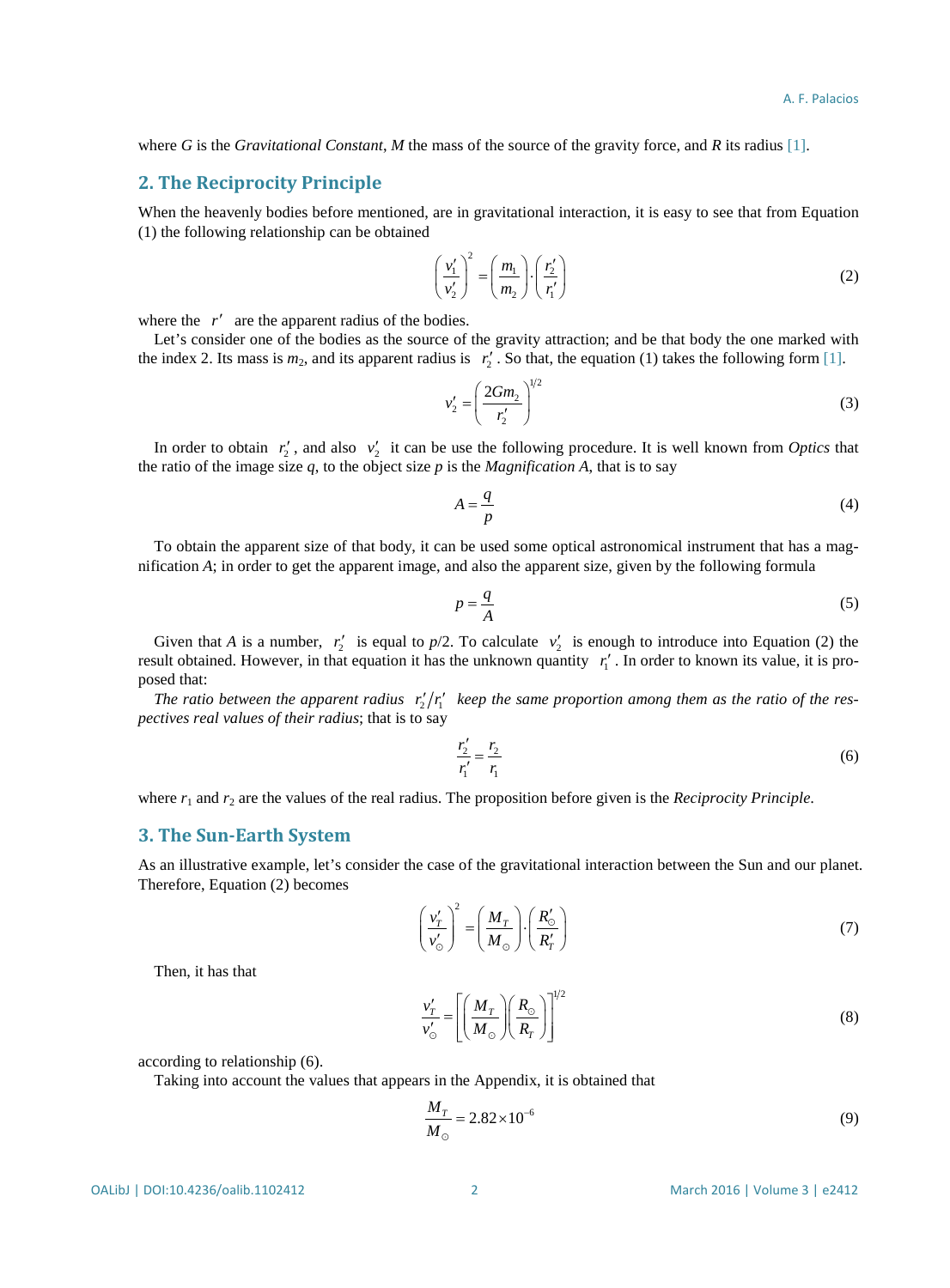and

$$
\frac{R_{\odot}}{R_{T}} = 1.09 \times 10^{2}
$$
 (10)

in such a way that in Equation (8) it has that

$$
\left[ \left( \frac{M_T}{M_\odot} \right) \left( \frac{R_\odot}{R_T} \right) \right]^{1/2} = 1.753 \times 10^{-2} \tag{11}
$$

Substituting this result into Equation (8) the following value for the Earth's escape velocity due to its apparent size is obtained; that is to say

$$
v'_T = 1.753 \times 10^{-2} v'_\odot \tag{12}
$$

where  $v'_0 = 13c$ , and *c* is the speed of light in vacuum [\[1\].](#page-3-0) Then

$$
v'_{T} = 0.228 c = 68,371 \,\text{km} \cdot \text{sec}^{-1} \tag{13}
$$

That result means that, due to the smallness of the Earth in comparison to the Sun, its escape velocity  $v'_r$  is orders of magnitude smaller than  $v'_\circ$ . Hence, when both of those velocities meets in some point of the space, they pull each other, because they are the carriers of the respective gravity force.

Finally, from Equation (10) it is easy to obtain that

$$
R'_{T} = 1.59 \times 10^{-4} \,\mathrm{km} \tag{14}
$$

Thus,

$$
\frac{R'_{\odot}}{R'_{T}} = 1.09 \times 10^{2}
$$
\n(15)

But, this is the same numerical value given in (10).

#### **4. The Point of Meet**

It is clear that in the meantime the escape velocity  $v'_T$  travels 68,371 km, the escape velocity  $v'_0$  travels a distance equal to  $3.9 \times 10^6$  km. Let us suppose that along the whole distance, those velocities maintain its values. Then, let the time transit that takes to  $v'_0$  to travel the given distance, be the unit of measure; that is to say

$$
t_t = 38.19
$$
 seconds

In that time  $v'_r$  travels the distance

$$
x_T = 2,611,100 \text{ km} \tag{16}
$$

in the meantime  $v'_\circ$  travels the distance

 $x_{\odot} = 147,388,911 \text{ km}$  (17)

Those results indicate that the point of meet occurs near the Earth

#### **5. Conclusions**

It is proposed that in Gravitational Interactions, the Reciprocity Principle is valid for any couple of heavenly bodies that interact each other. Also, it is a useful concept, and a powerful tool to calculate the escape velocities and radius due to the apparent size of each body. In other words, its validity can be extended to the whole *Universe*. On the other hand, it is possible to prove that the ratios  $v_1/v_1'$  and  $v_2/v_2'$  for two celestial bodies 1 and 2, respectively, are numerically equal. The same is valid for the ratios  $v_1/v_2$  and  $v_1/v_2'$ ; in such a way that from this point of view; it is always true that

$$
rac{v_1}{v'_1} = \frac{v_2}{v'_2}
$$
; and  $rac{v_1}{v_2} = \frac{v'_1}{v'_2}$